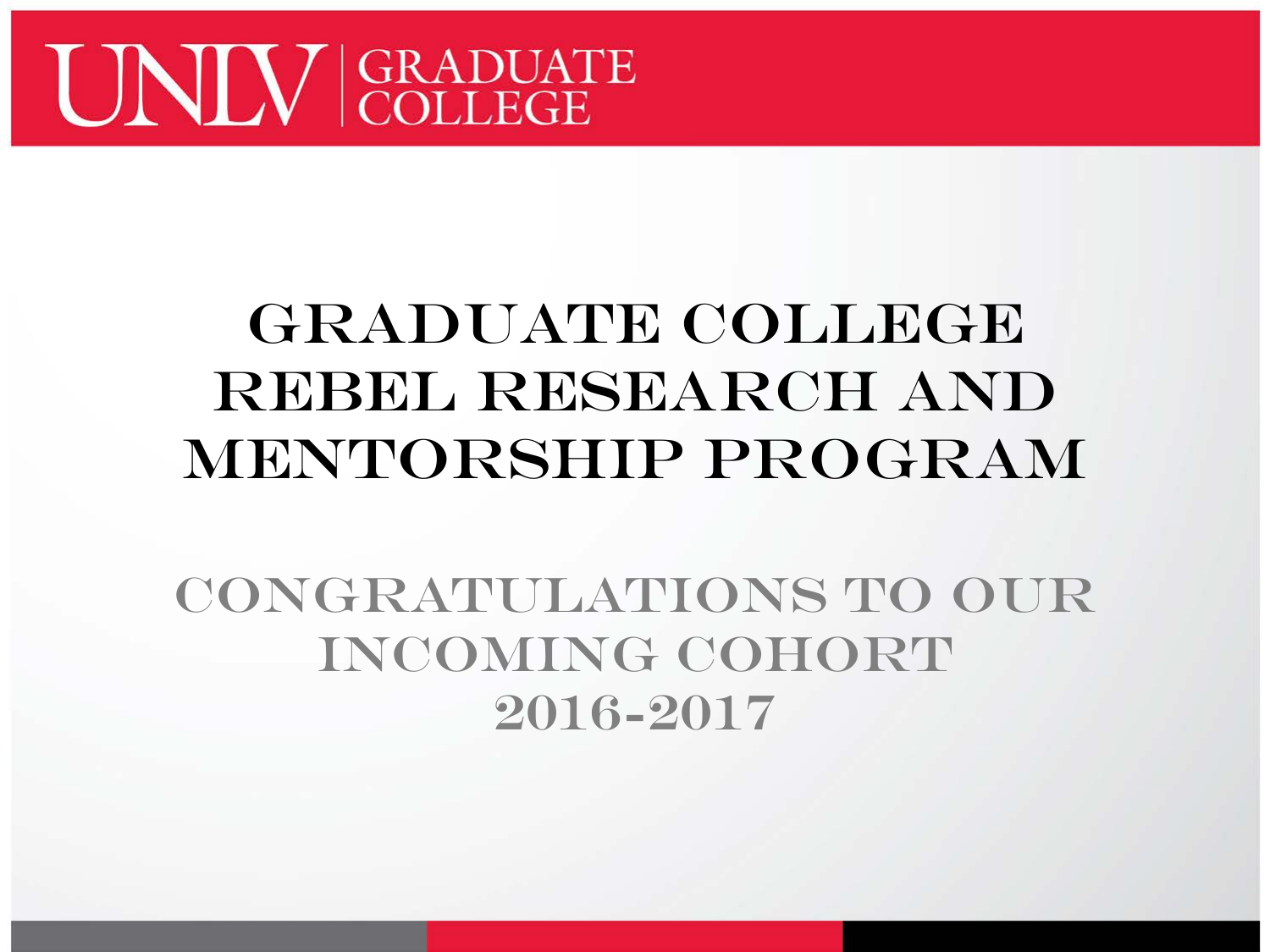## **MOINAK BHADURI**



Moinak Bhaduri is a fourth year Ph.D. student in the Department of Mathematical Sciences, working under the supervision of Dr. Chih-Hsiang Ho on novel applications of nonparametric statistical methods to problems emerging from point processes and repairable systems. Specific interests include development of tests to choose simple parsimonious models to predict rare events and an understanding of the interaction between two related Poisson-type processes. Potential case studies should examine the evolution of a process over time and could include examples from biology, engineering, weather science, finance, geology, etc.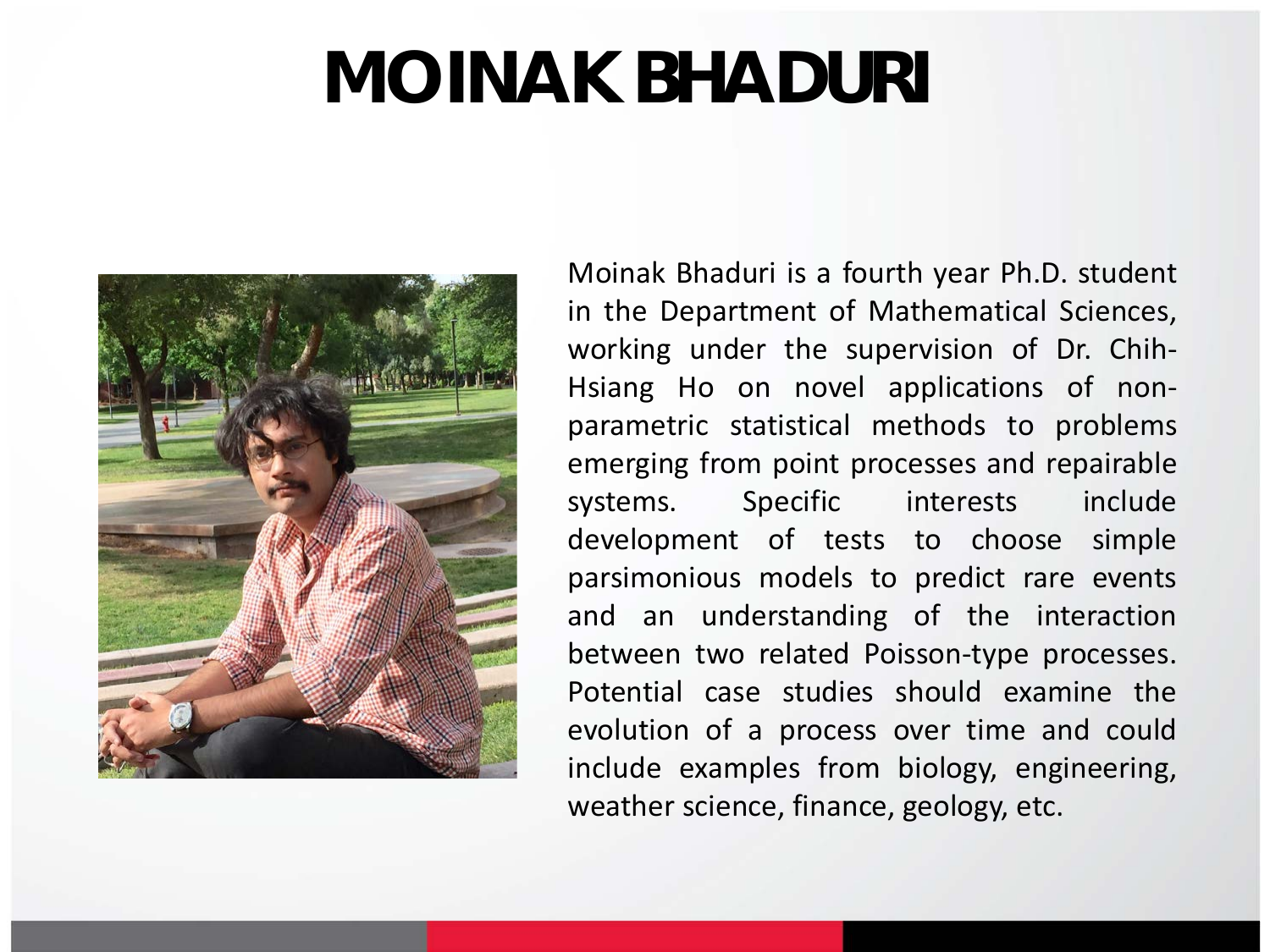## ALEX DEEHL



Alex Deehl is an alumnus of the University of Nevada, School of Life Sciences. Alex is alongside fourth year Ph.D. student Moinak Bhaduri underneath Dr. ChihHsiang Ho. The two will work in collaboration to further investigate whether mortality rates for leukemia between men and women are related. In the past, Alex has worked on applications of linear statistical models to model mortality rates due to cancer and would like to delve deeper with additional covariates. Alex is very excited not only to apply in-depth statistical analysis to cancer but to also to inspire others from their research.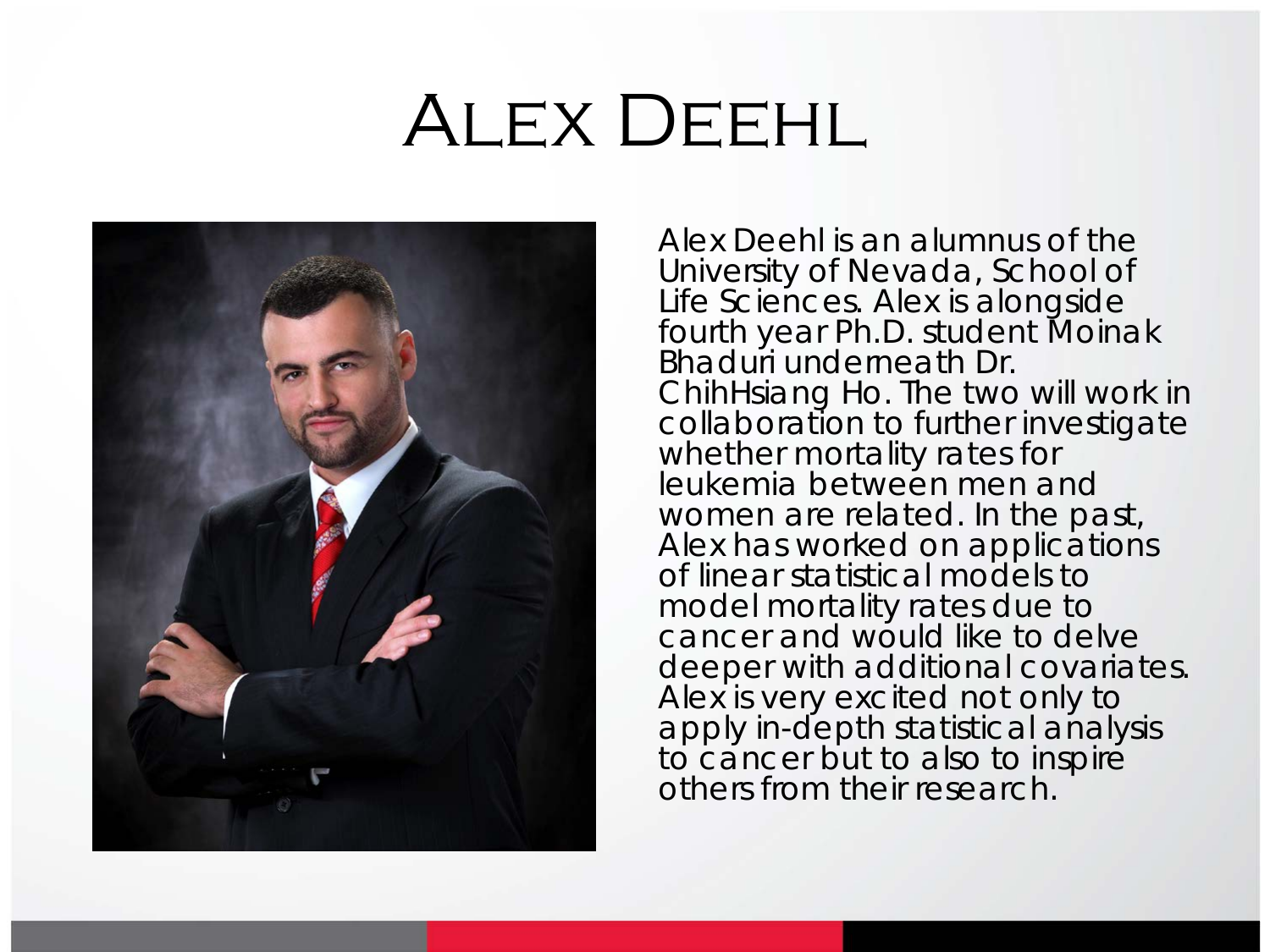### **SANJANA DAS**



Sanjana Das is a Ph.D. candidate and Officer at the Society of Women Engineers, University of Nevada Las Vegas. She is currently working under Professor Biswajit Das on an NSF funded project for waterless cleaning of solar cells using nanotechnology. Prior to joining UNLV, Sanjana successfully completed her Masters in Nanotechnology from SUNY Albany. She was also an intern with Tokyo Electron America R&D center at Albany for more than a year. Prior to coming to the US, Sanjana worked as an intern at National University of Singapore.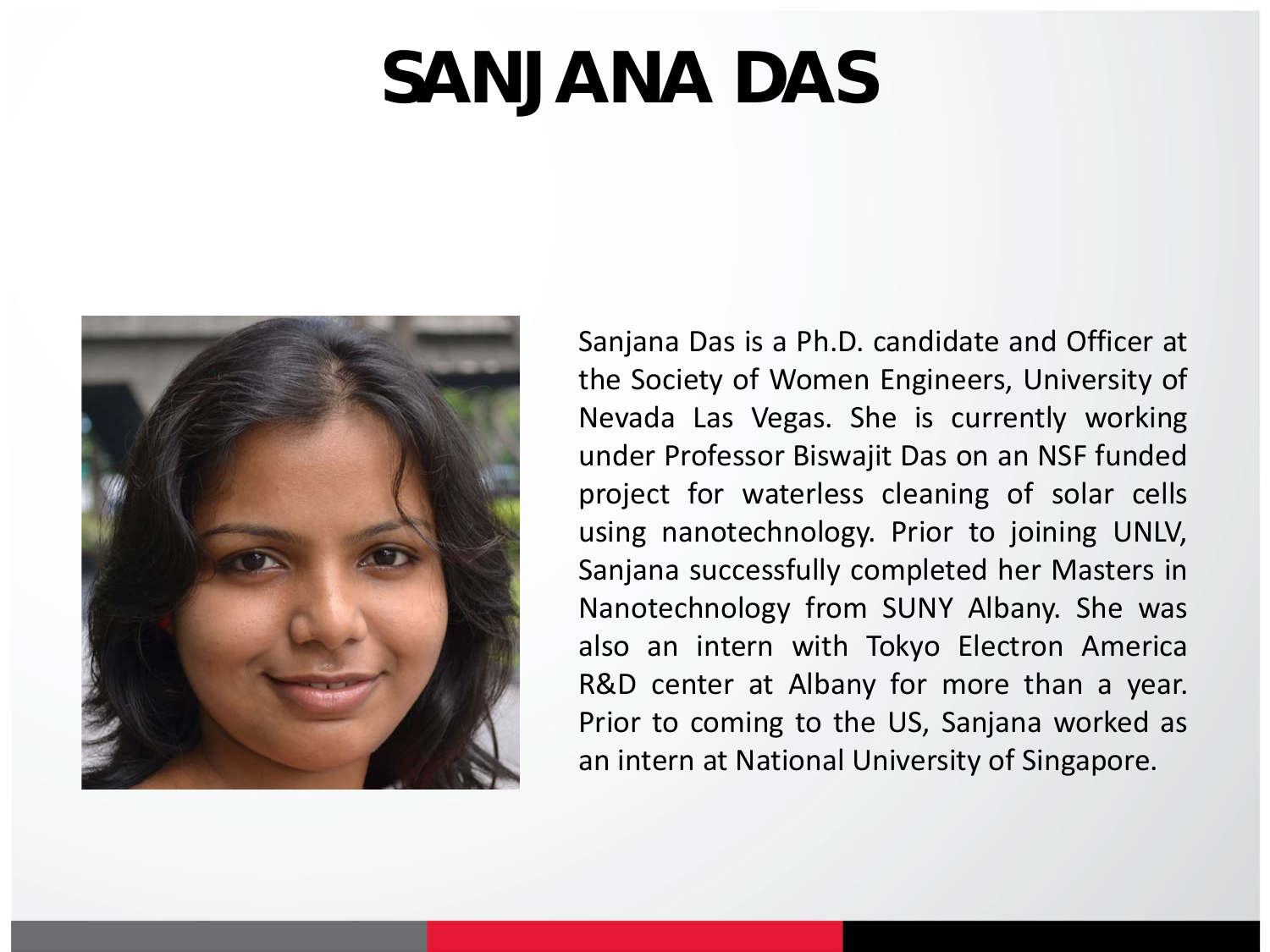#### **STEPHANIE SILIC**



Stephanie Silic is an undergraduate student in the Department of Electrical and Computer Engineering. She will be graduating in the spring with a Bachelor of Science in Electrical Engineering. Her focus and interests are in electronics and IC design, control systems, and solid state devices and nanotechnology. She is also currently working with a team on a senior design project in the area of power electronics. She will be working with graduate student Sanjana Das.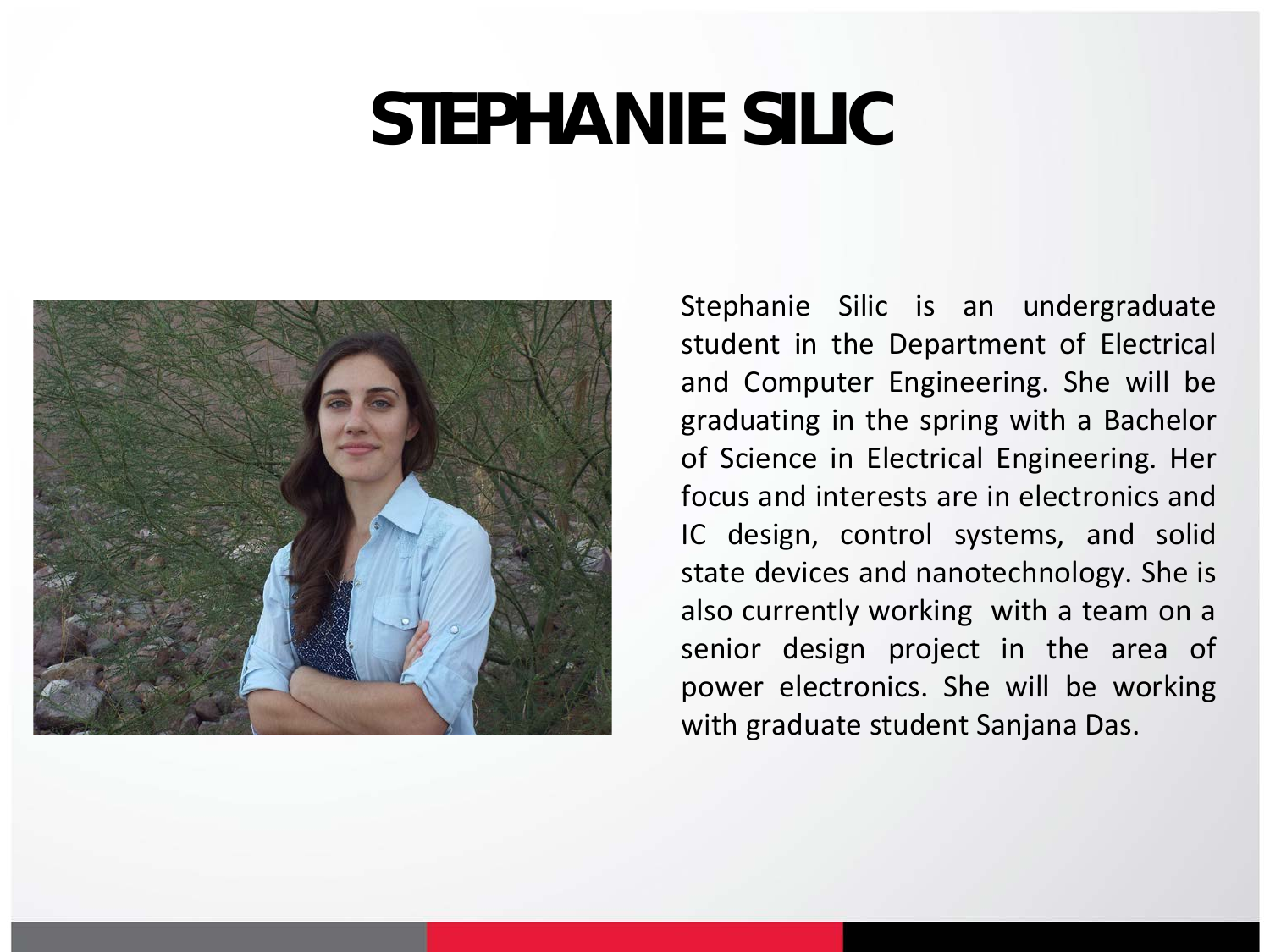# **JEFF EGGLESTON**



Jeff Eggleston is a first-year Ph.D. student in the Kinesiology and Nutrition Sciences Department, supervised by Dr. Janet Dufek. His research interests are examining movement characteristics in children and adults with chronic disabilities and working with clinicians to develop more appropriate rehabilitative interventions for specific disabilities. Jeff's purpose in furthering knowledge within these populations is to improve rehabilitation outcomes and improve individuals' quality of life.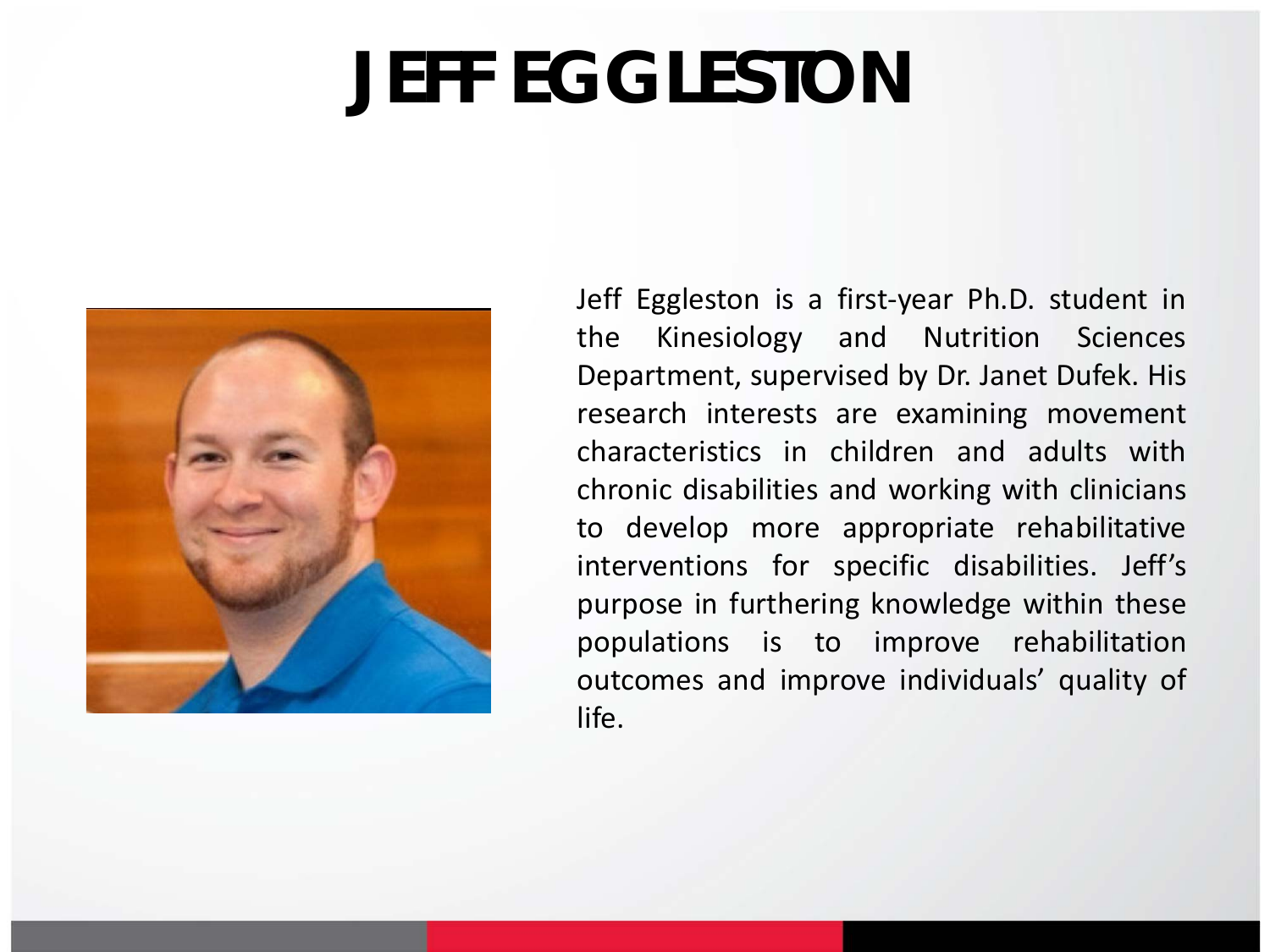### **LUIS FLORES**



Luis Flores is a 4th year undergraduate student in the Kinesiology and Nutrition Sciences Department. He will be working with graduate student Jeffrey Eggleston. He has worked in the motor learning and performance laboratory under Dr. Gabriele Wulf and doctoral student, Takehiro Iwatsuki. He has also received the IDeA Networks of Biomedical Research Excellence (INBRE) scholarship for 2015 and 2016 working under Dr. John A. Mercer. He is interested in conducting research with clinical populations and obtaining his Doctor of Physical Therapy from UNLV.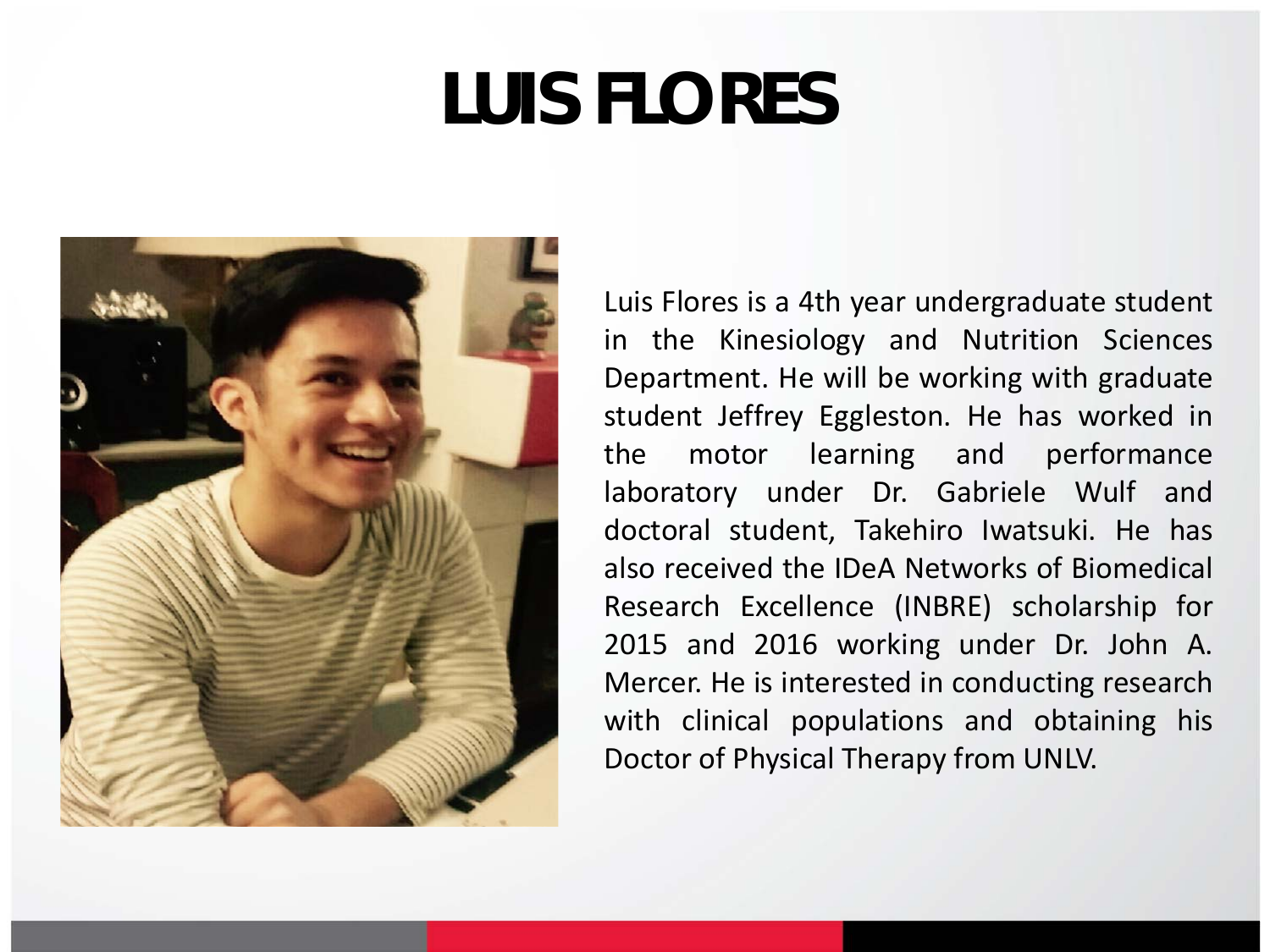### **MIEKO MAMAUAG**



Mieko Mamauag is an undergraduate student in the Department of Kinesiology and Nutrition Sciences, pursuing her professional career as a Doctor of Physical Therapy. Her research is to examine the influence of backpack weight on trunk and stride kinematics among children with Autism Spectrum Disorder, under her Mentor Jeff Eggleston, and Faculty Mentor Dr. Janet Dufek. The ultimate research goal is to establish maximum weight guidelines in this population.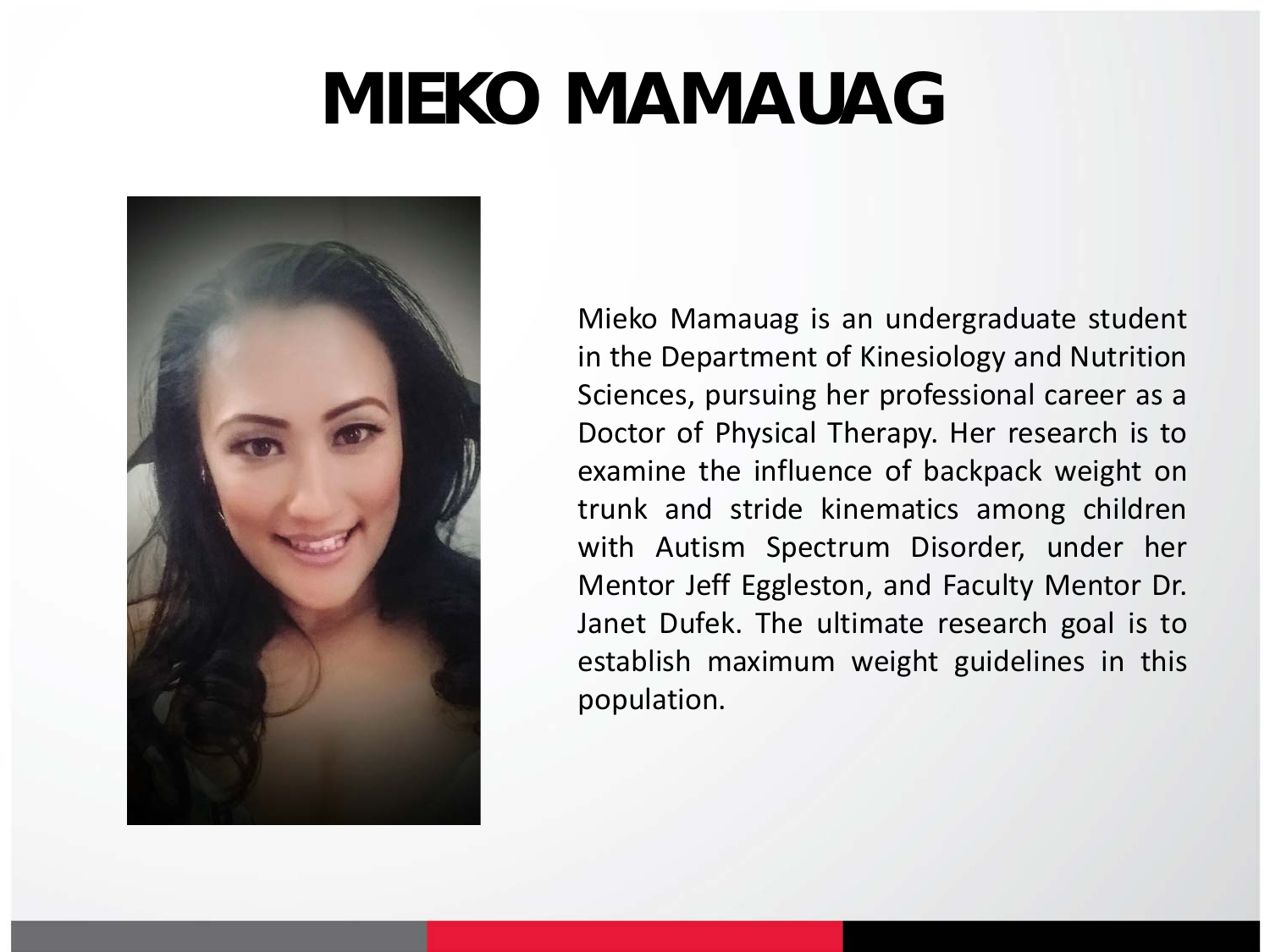### **JANELLE EVANS**



Janelle M. Evans graduated summa cum laude from Arizona State University, with a bachelor's degree in Creative Writing. She is currently a teaching graduate assistant at the University of Nevada Las Vegas (UNLV) while pursuing her Master of Fine Arts degree in Writing for Dramatic Media. In addition to writing novels, Miss Evans is an avid enthusiast of screenplay, and short story writing. She was thrilled to place in the top ten percent of last year's Austin Film Festival.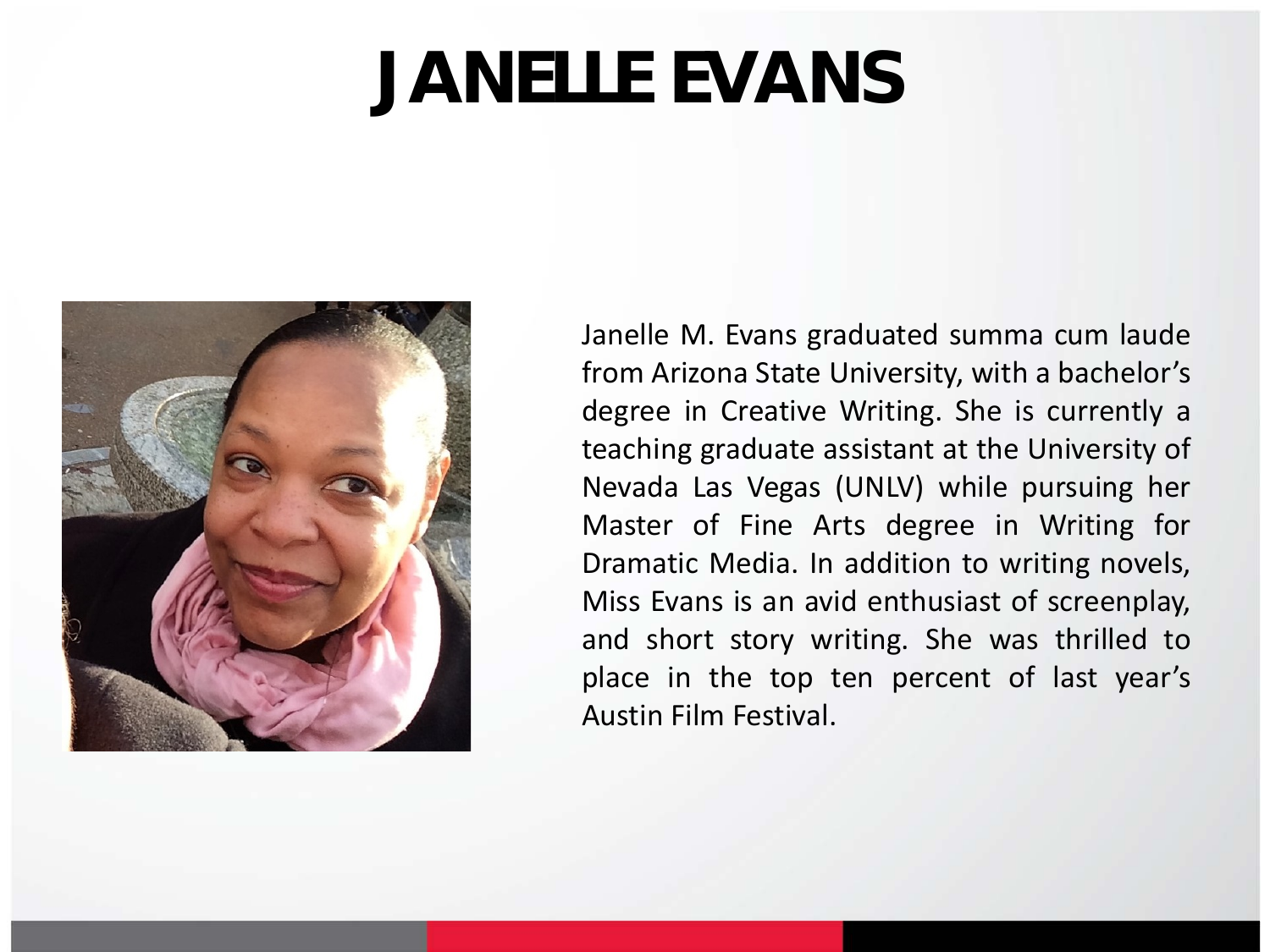#### **RYAN FOWLER**



Ryan Fowler is a junior in the film department. His passion for all things arts has led him to pursue film as a way to express himself through storytelling. He is being mentored by Janelle Evans, and has achieved high honors in his college career thus far. He hopes to make the world a better place using film for allegorical tales and documentaries.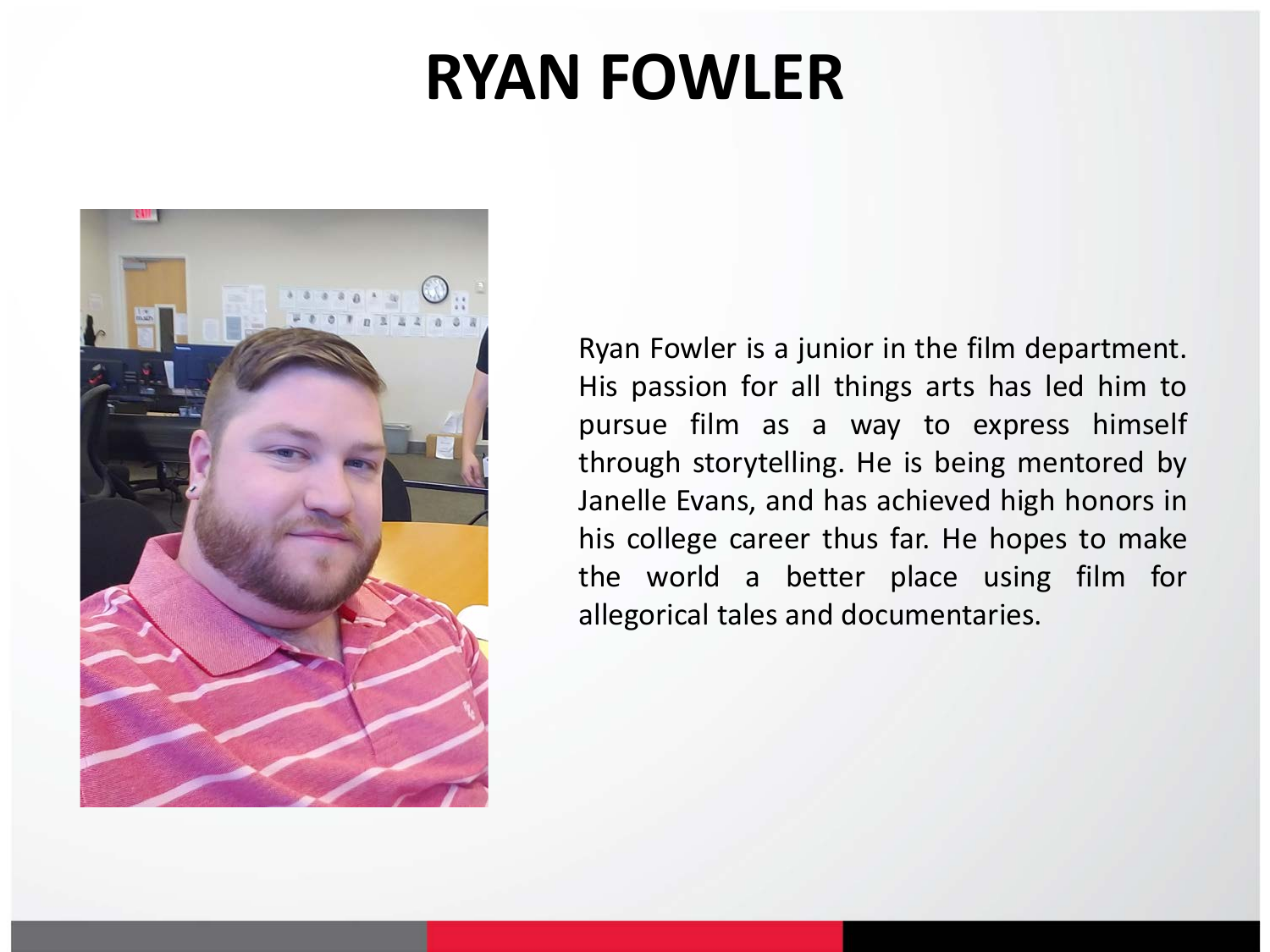# **YULIA GAVRILOVA**



Yulia Gavrilova is a fourth-year Clinical Psychology Ph.D. student, supervised by Dr. Brad Donohue. She is Program Coordinator at UNLV's Family Research & Services, which focuses on the development and evaluation of behavioral interventions to assist performance optimization.

Yulia's dissertation research will focus on examining the efficacy of two interventions to improve motivation for health behaviors that are low in motivation, such as exercising, healthy eating, and avoiding smoking or alcohol.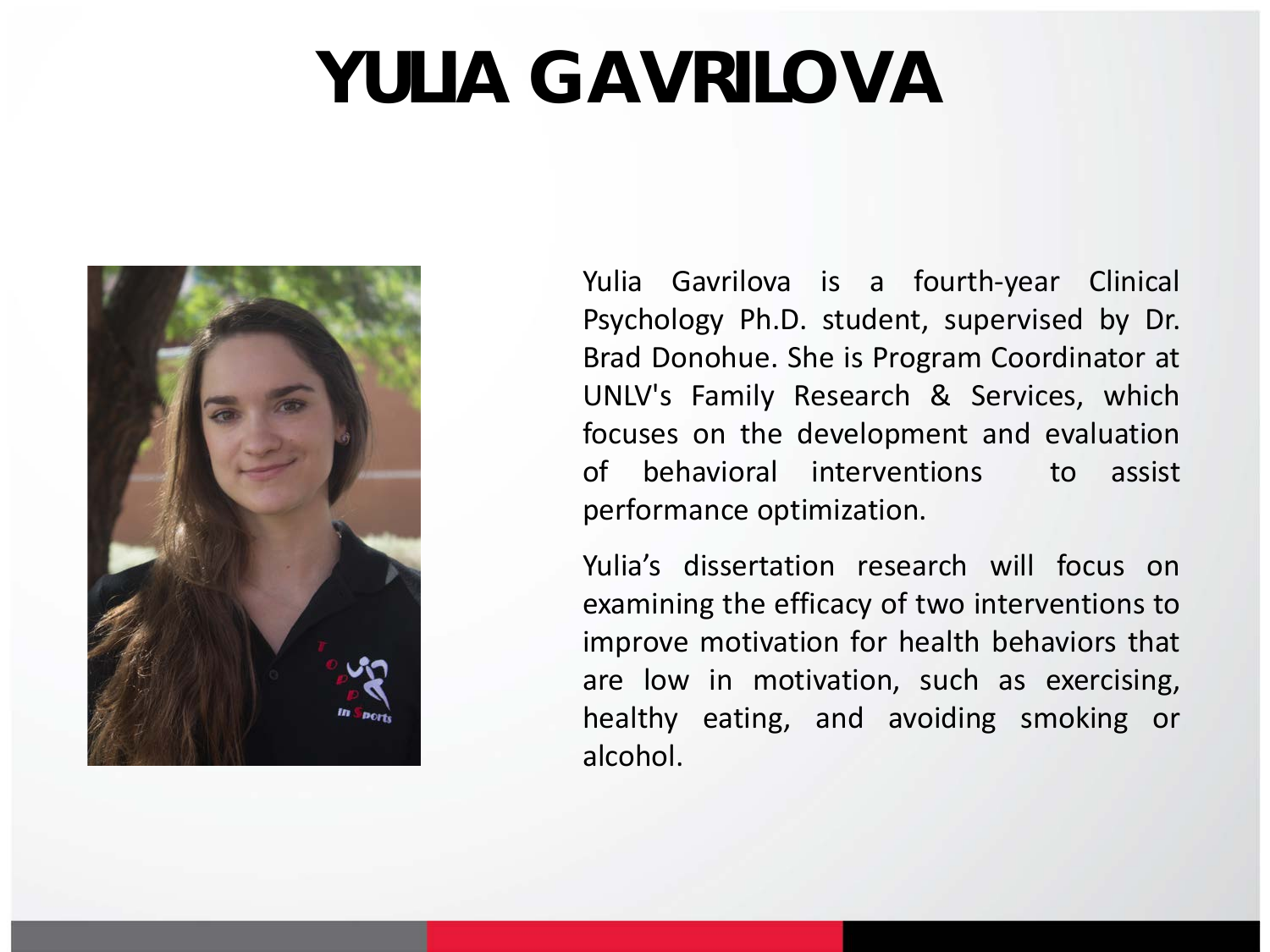#### **MICHAEL BRICKER**



Michael is a senior seeking his B.A. in Psychology. His research interests are in sport psychology and addiction treatment theories. Michael's mentor is Yulia Gavrilova, a Ph.D. student that is supervised by Dr. Brad Donohue. The topic for RAMP will be "motivation." Michael hopes that working with Yulia and Dr. Donohue he will be better prepared for graduate school at UNLV.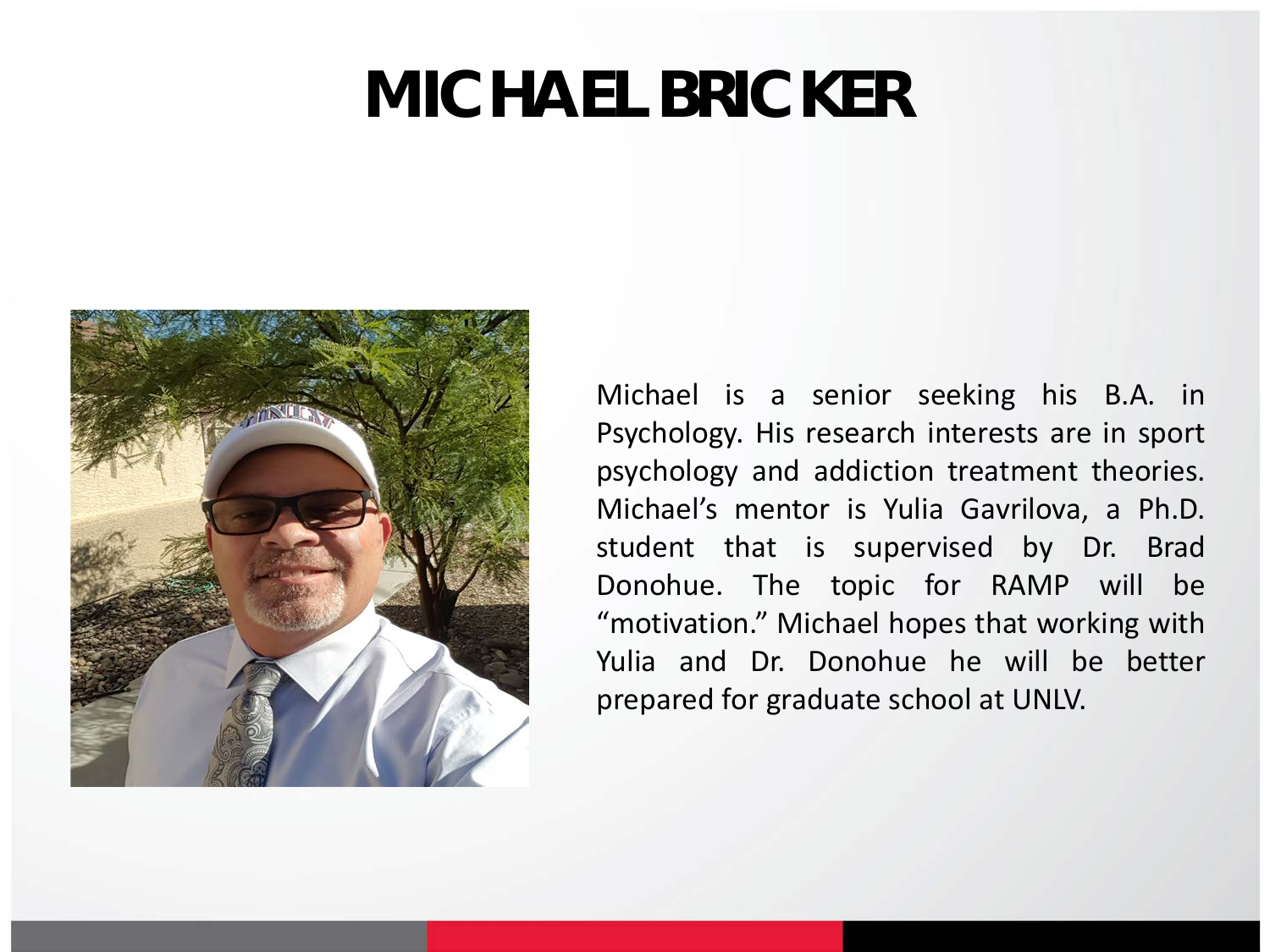## **TIM WATERS**



Tim Waters is in his last year of a Ph.D. program in the department of Physics & Astronomy, studying astrophysics under Daniel Proga. He has a Bachelor's degree in physics from Occidental College as well as Master's degrees in applied mathematics and physics, both from UNLV. His research is focused on understanding the environments of luminous supermassive black holes. This effort typically involves performing numerical simulations on UNLV's supercomputers, Eureka and Cherry-Creek.